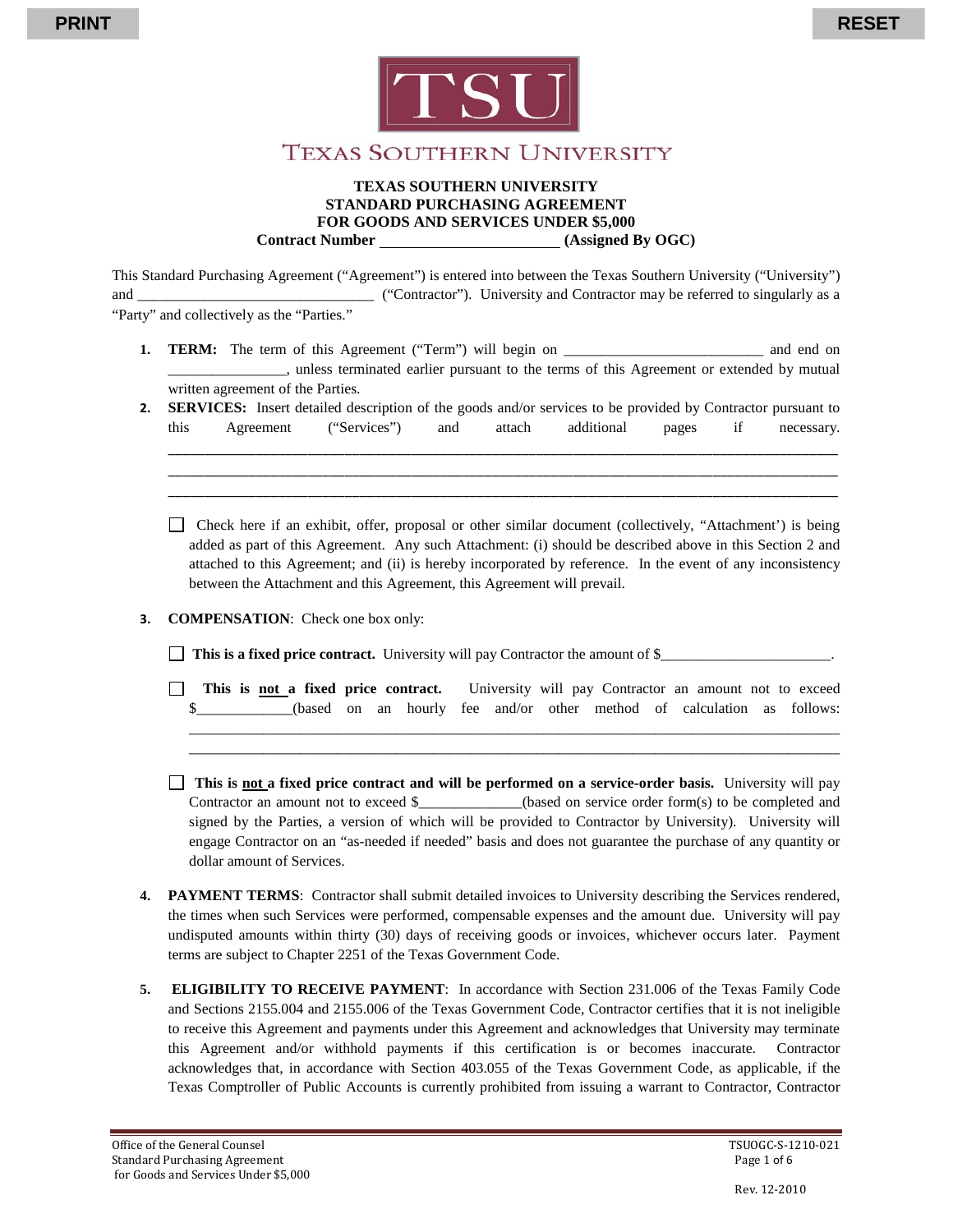

#### **TEXAS SOUTHERN UNIVERSITY STANDARD PURCHASING AGREEMENT FOR GOODS AND SERVICES UNDER \$5,000 Contract Number (Assigned By OGC)**

agrees that payment under this Agreement will be applied to the debt or delinquent taxes owed to the State of Texas until the debt or delinquent taxes are paid in full.

**6. CONTRACTOR'S STATUS AND RESPONSIBLITIES**: In performing the Services, Contractor will be deemed an independent contractor and not University's agent or employee. This Agreement will not be construed to create any partnership, joint venture or other similar relationship between the Parties. As an independent contractor, Contractor will be solely responsible for determining the means and methods for performing the Services. Contractor shall perform the Services in strict accordance with this Agreement and in accordance with the highest standards of care, skill, diligence and professional competence applicable to contractors engaged in providing similar services.

Check here if Contractor is an individual and has been a temporary or permanent employee of the State of Texas (including any employment with Texas Southern University) within the past two (2) years. If so, Contractor must attach a separate statement setting forth the name of the agency or department by which Contractor was employed, the dates of employment, the annual rate(s) of compensation during such employment and the nature of Contractor's duties.

- **7. INTELLECTUAL PROPERTY**: Contractor represents that it has all intellectual property rights necessary to enter into and perform its obligations in this Agreement.
- **8. OWNERSHIP OF WORK PRODUCT**: All work products, including any software, research, reports, studies, data photographs, negatives or other documents, drawings or materials prepared by Contractor in the performance of its obligations under this Agreement will be deemed work for University upon completion, termination or cancellation of this Agreement. Any programs, data or other materials furnished by University for use by Contractor in connection with the Services performed under this Agreement will remain University's property.
- **9. INDEMNITY**: To the fullest extent permitted by law, Contractor shall indemnify and hold harmless University, its component institutions and each of their directors, officers, agents and employees from and against all liability, loss, expense (including reasonable litigation costs and attorney fees), or claims for injury or damages arising out of the performance of this Agreement (collectively, "Claim") to the extent the Claim arises from the negligence, willful act, breach of contract or violation of law by Contractor, its employees, agents, contractors or subcontractors.
- **10. INSURANCE**: Unless an appropriate University representative agrees to waive the requirements by initialing the designated space near the signature block below, Contractor shall comply with General Liability insurance coverage of \$1,000,000 per occurrence. If, during the Term, Contractor will enter University property , Contractor shall also maintain the following insurance: (i) Worker's Compensation coverage as required by law with statutory limits for the State of Texas, including Employers Liability coverage of \$500,000 per accident; (ii) Commercial Automobile Liability coverage of \$1,000,000 Combined Single Limit; (iii) for engineers and architects only: Professional Liability coverage of \$5,000,000 per occurrence; and (iv) for builders only: Builder's Risk coverage in the amount of the construction cost, including protection against named windstorm and flood. All policies must contain a waiver of subrogation against University. Comprehensive General Liability and Commercial Automobile Liability policies must name University as Additional Insured. Contractor shall provide Certificates of Insurance evidencing the Insurance Requirements prior to the start of work.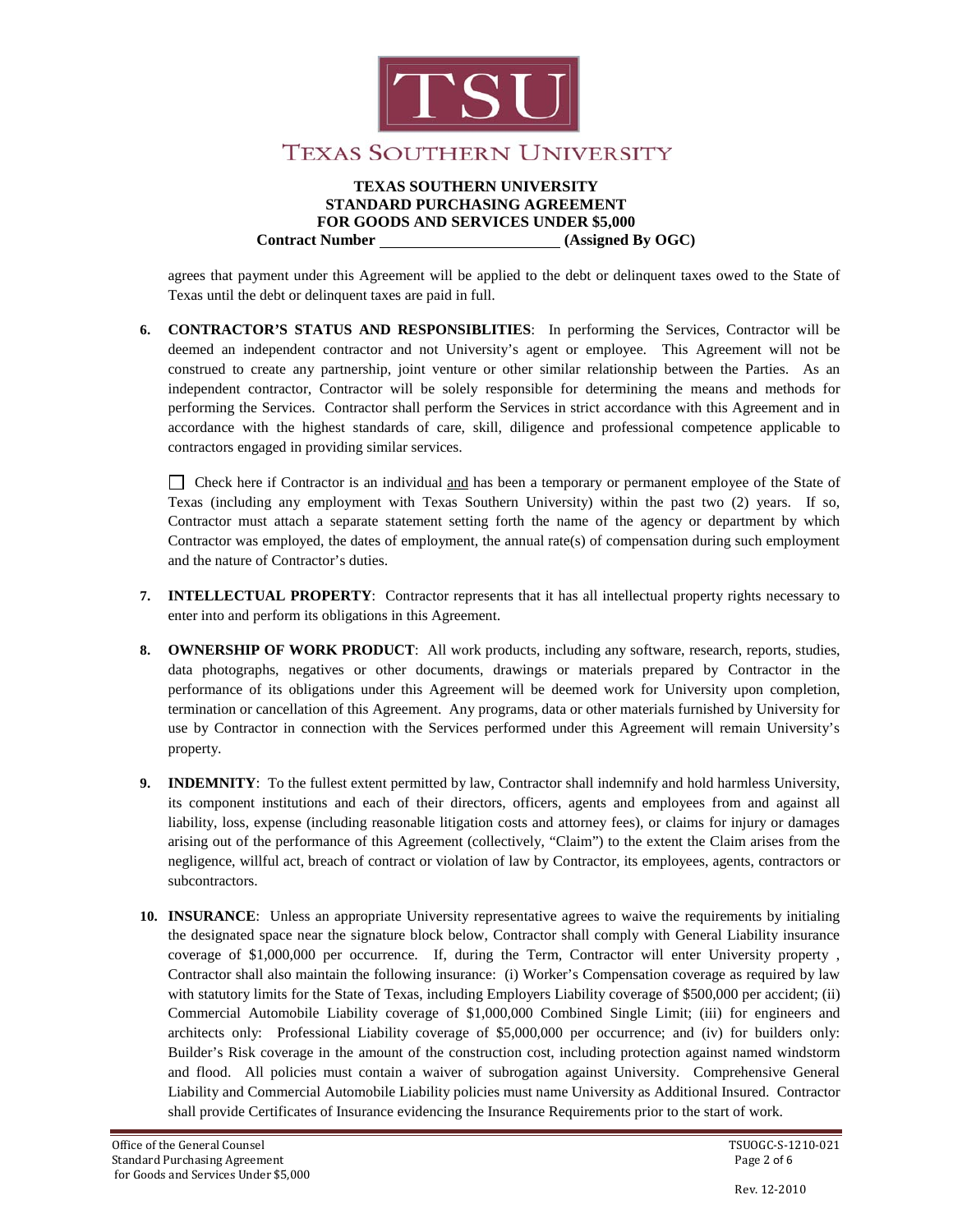

### **TEXAS SOUTHERN UNIVERSITY**

#### **TEXAS SOUTHERN UNIVERSITY STANDARD PURCHASING AGREEMENT FOR GOODS AND SERVICES UNDER \$5,000 Contract Number (Assigned By OGC)**

- **11. INSPECTION AND ACCEPTANCE OF SERVICES**: University reserves the right to inspect the Services provided under this Agreement at all reasonable times and places during the Term. If any of the Services do not conform to the requirements set forth in this Agreement, University may (i) require Contractor to perform the Services again in conformity with such requirements, with no additional charge to University; or (ii) equitably reduce payment due Contractor to reflect the reduced value of the Services performed. These remedies do not limit other remedies available to University in this Agreement or otherwise available at law.
- **12. RISK OF LOSS**: All work performed by Contractor pursuant to this Agreement will be at Contractor's exclusive risk until final and complete acceptance of the work by University. In the case of any loss or damage to the work prior to University's acceptance, such loss or damage will be Contractor's responsibility. Delivery of any goods to University pursuant to this Agreement must by FOB destination.
- **13. COMPLIANCE**: Contractor shall observe and abide by all applicable laws, regulations and University policies and procedures. Contractor shall certify that he/she or it is in compliance with all applicable state and federal laws as it relates to the terms and conditions of this Agreement.
- **14. CONFIDENTIALITY**; **DATA PROTECTION:** Subject to the Texas Public Information Act and any similar legal requirements, neither Party shall disclose any confidential information obtained from the other Party without such Party's prior written approval. As applicable, Contractor shall maintain and process all information it receives in compliance with all applicable data protect/privacy laws and regulations and University policies.
- **15. PUBLICITY**: Contractor shall not use University's name, logo or other likeness in any press release, marketing material or other announcement without University's prior written approval.
- **16. SUBCONTRACTORS**: If Contractor is permitted to subcontract any of the Services, Contractor shall ensure that each subcontractor complies with all provisions of this Agreement. Contractor will remain liable for the acts and omissions of such subcontractor(s) and the proper performance and delivery of the Services.
- **17. PRODUCTS AND MATERIALS PRODUCED IN TEXAS**: In performing its obligations under this Agreement, Contractor shall purchase products and materials produced in Texas when such products and materials are available at a price and delivery time comparable to products and materials produced outside of Texas. [Section 2155.4441 of the Texas Government Code]
- **18. BONDS**: if applicable to the Services and this Agreement, Contractor shall secure payment and/or performance bonds in accordance with Section 2253.021 of the Texas Government Code upon executing this Agreement.
- **19. AUDIT**: Execution of this Agreement constitutes Contractor's acceptance of the authority of University, the Texas State Auditors and/ or their designated representative (collectively, "Auditor") to conduct audits or investigations in connection with this Agreement. Contractor agrees to cooperate with the Auditor conducting such auditors or investigations and to provide all information and documents reasonably requested.
- **20. TIME IS OF THE ESSENCE**: Time is of the essence in the performance of this Agreement.
- **21. DEFAULT**: A Party will be in default of this Agreement if such Party fails to comply with any obligation in this Agreement and such failure continues for ten (10) days after receiving written notice from the non-defaulting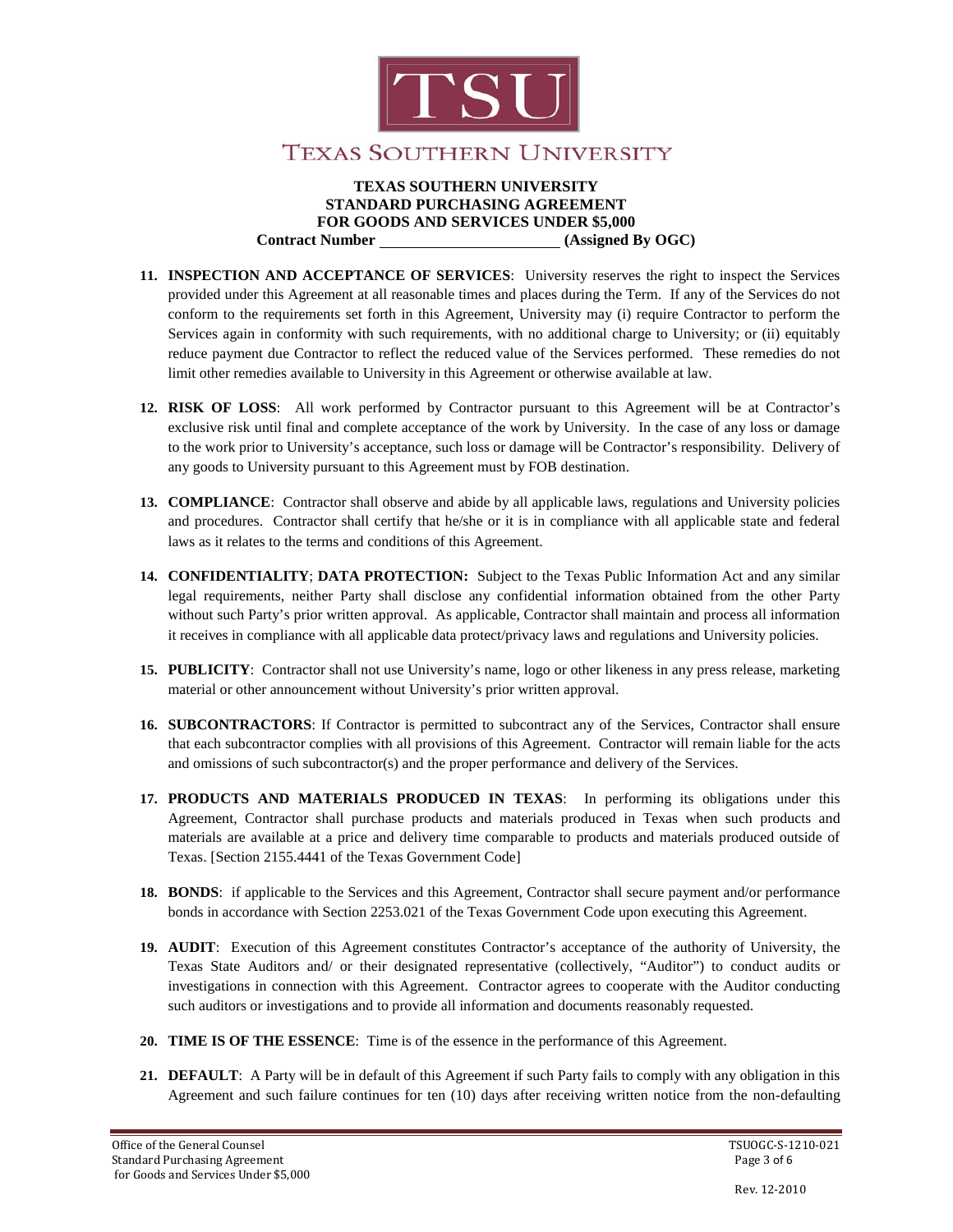

#### **TEXAS SOUTHERN UNIVERSITY STANDARD PURCHASING AGREEMENT FOR GOODS AND SERVICES UNDER \$5,000 Contract Number (Assigned By OGC)**

Party. In the event of default, the non-defaulting Party, upon written notice to the defaulting Party, may terminate this Agreement as of the date specified in the notice, and may seek other relief as provided by law.

- **22. TERMINATION FOR CONVENIENCE**: University may terminate this Agreement in writing at any time upon providing at least thirty (30) days written notice to Contractor. University will only be liable for payment for Services received prior to the effective date of such termination.
- **23. NOTICE**: Any notice required or permitted by this Agreement must be in writing and addressed to the Party at the address set forth below, or such other address as is subsequently specified in writing. Notice will be effective at the date: (i) delivered by national courier service or Registered/Certified Main, postage prepaid, return receipt required, or (iii) received by facsimile.

| <b>To University</b>          | <b>To Contractor</b> |
|-------------------------------|----------------------|
|                               |                      |
|                               |                      |
|                               |                      |
|                               |                      |
| With a copy to:               | With a copy to:      |
| Office of the General Counsel |                      |
| Hannah Hall, 310              |                      |
| 3100 Cleburne                 |                      |

- **24. BREACH OF CONTRACT CLAIMS:** To the extent Chapter 2260 of the Texas Government Code is applicable to this Agreement and is not preempted by other law, the dispute resolution process provided by Chapter 2260 and the rules adopted by the Texas Attorney General will be used by the Parties to attempt to resolve any claim for breach of contract made by Contractor against University that cannot be resolved in the ordinary course of business.
- **25. FUNDING CONTINGENCY:** University's performance under this Agreement may be dependent upon appropriation of funds by the Texas State legislature ("Legislature") and/or allocation of funds by University's Board of Regents (Board"). If the Legislature fails to appropriate the necessary funds or the Board fails to allocate the necessary funds, University may terminate this Agreement without liability by providing written notice to Contractor.
- **26. CONTRACTOR REPRESENTATIONS:** If Contractor is a business entity, it represents that: (i) it is duly organized, validly existing and in good standing under the laws of the state of its organization; (ii) it is authorized and in good standing to conduct business in the state of Texas; (iii) it has all necessary power and has received all necessary approvals to execute and perform its obligations in this Agreement; and (iv) the individual executing this Agreement on behalf of Contractor is authorized to do so.
- **27. WAIVER:** Waiver by either Party of a breach or violation of any provision of this Agreement will not operate as waiver of any subsequent breach.

Houston, TX 77004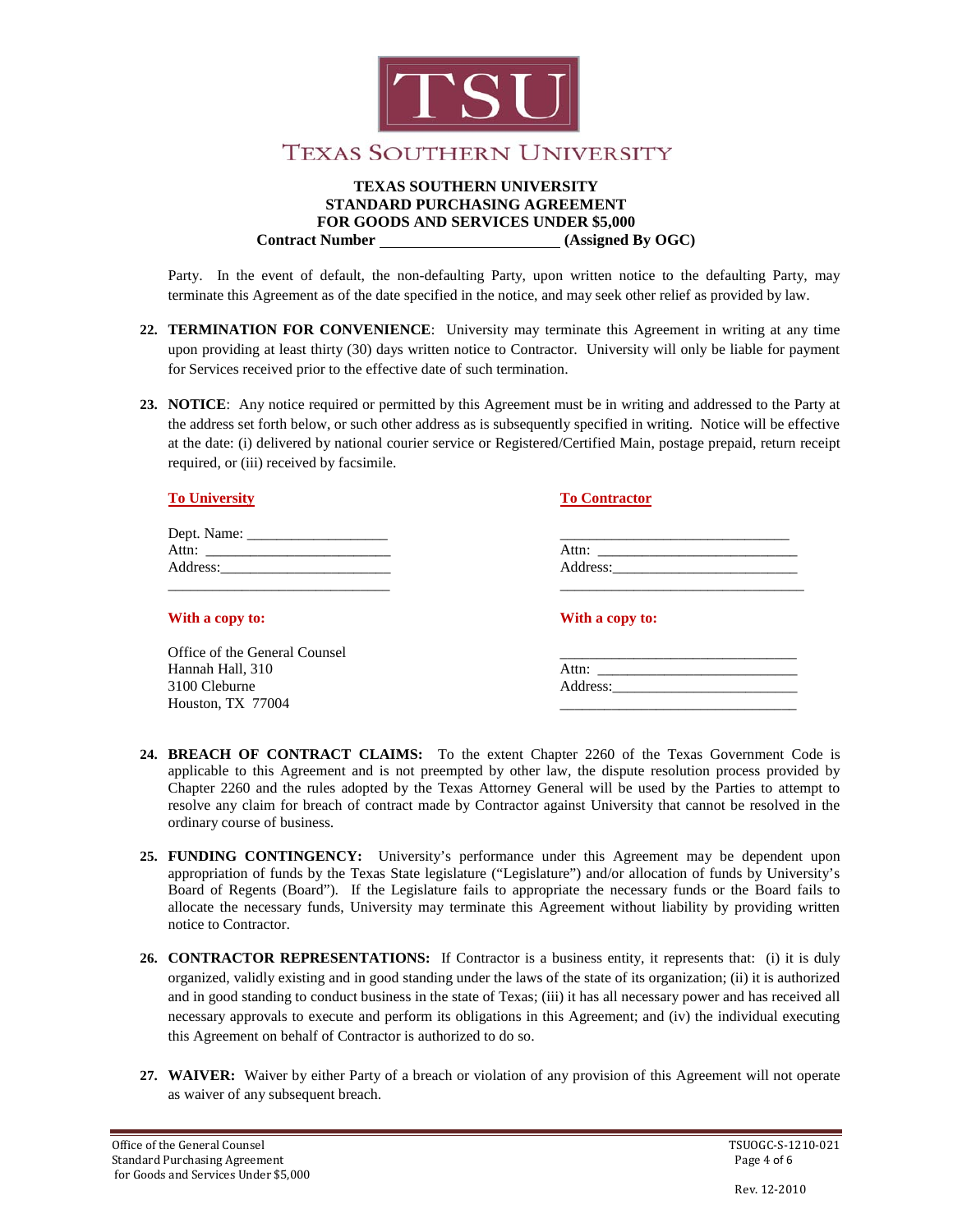

#### **TEXAS SOUTHERN UNIVERSITY STANDARD PURCHASING AGREEMENT FOR GOODS AND SERVICES UNDER \$5,000 Contract Number (Assigned By OGC)**

- **28. SURVIVAL:** Termination or expiration of this Agreement will not affect the Parties' rights or obligations that, by their nature and context, are intended to survive termination or expiration.
- **29. ELECTRONIC DELIVERY:** Execution and delivery of this Agreement by exchange of email or fax copy containing the signature of a Party will constitute a valid and binding execution and delivery of this Agreement by such Party.
- **30. LIMITATIONS:** Terms and conditions of this agreement will only be binding on the University to the extent permitted by the Constitution and laws of the State of Texas.
- **31. GOVERNING LAW; VENUE:** This Agreement will be governed by the laws of the State of Texas without regard to choice of law principles. In the event of any suit or action arising from this Agreement, the Parties' consent to jurisdiction of the courts in Harris County, Texas.
- **32. AUTHORITY:** The person signing below on behalf of the University and Contractor warrants that he/she has the authority to execute this Agreement according to its terms.
- **33. OFFICIALS NOT TO BENEFIT:** No trustee, officer, director, regent, employee, administrator and representative of University shall be admitted to any share or part of this Agreement or to any benefit that may arise therefrom.
- **34. NONDISCRIMINATION:** Contractor shall comply with Federal and State of Texas civil rights laws and University policies prohibiting discrimination and harassment. Contractor shall not discriminate against an employee or applicant for employment with respect to the hire, tenure, terms, conditions, or privileges of employment, or any matter directly or indirectly related to employment, because of race, color, religion, gender, national origin, age, sexual orientation, veteran status, or disability that is unrelated to the individual's ability to perform the duties of a particular position. A breach of this covenant may be regarded as a material breach of the Agreement.
- **35. MISCELLANEOUS:** This Agreement, together with any Attachment(s), constitute the entire agreement between the Parties with respect to the subject matter hereof, and supersedes all prior contracts, agreements, representation and understanding made by the Parties relating to such subject matter. This Agreement may not be amended or otherwise modified except by the written agreement of both Parties. Contractor may not assign this Agreement with University's prior written consent. The invalidity or unenforceability of any provision(s) of this Agreement will not impair the validity and enforceability of the remaining provisions.

Rev. 12-2010